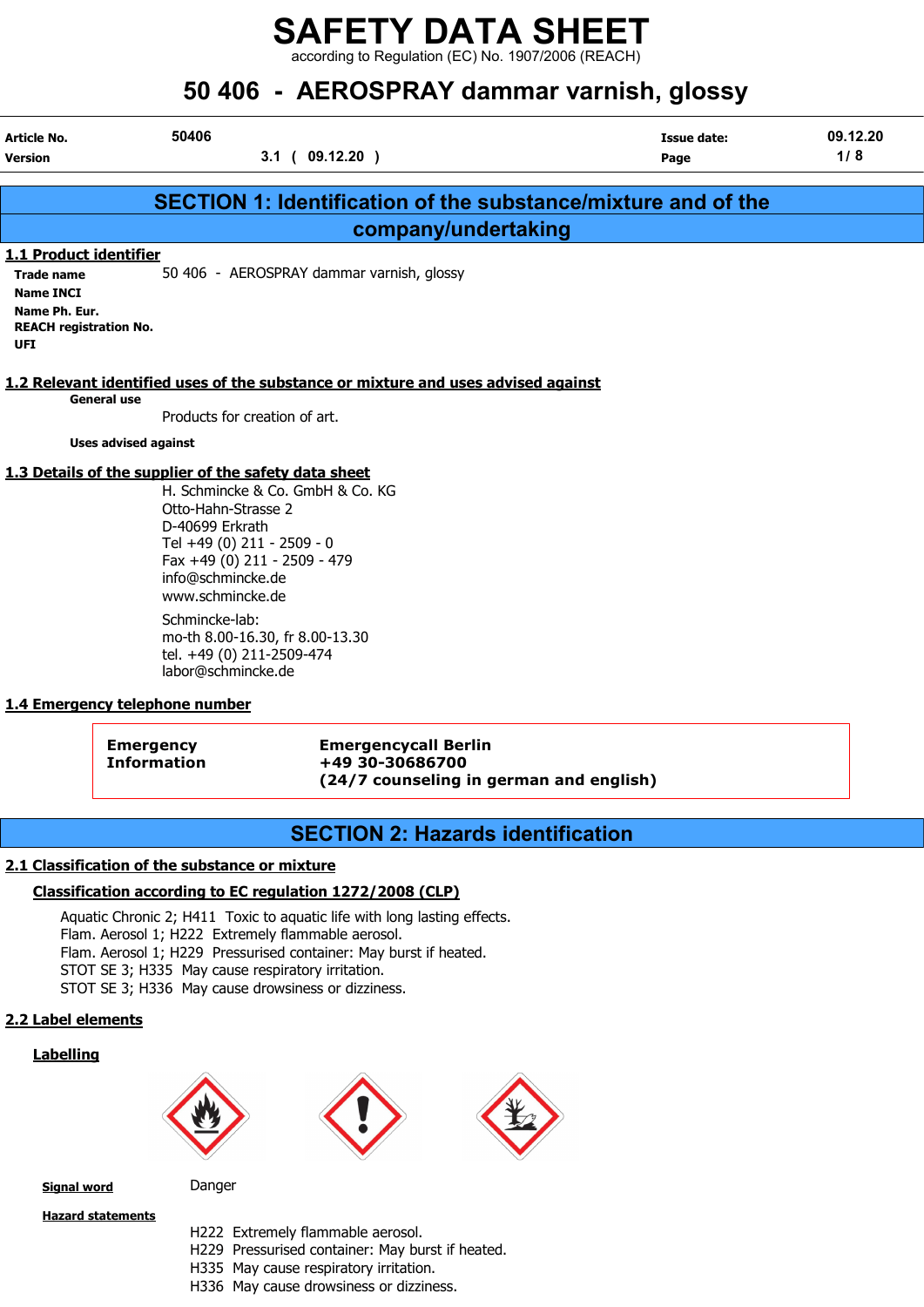according to Regulation (EC) No. 1907/2006 (REACH)

# 50 406 - AEROSPRAY dammar varnish, glossy

| Article No.                            | 50406                                                                                                                                                                                                                                                                                                                                                                                                                                                                                                                                                                                                                                                                                             | Issue date: | 09.12.20 |
|----------------------------------------|---------------------------------------------------------------------------------------------------------------------------------------------------------------------------------------------------------------------------------------------------------------------------------------------------------------------------------------------------------------------------------------------------------------------------------------------------------------------------------------------------------------------------------------------------------------------------------------------------------------------------------------------------------------------------------------------------|-------------|----------|
| <b>Version</b>                         | 3.1(09.12.20)                                                                                                                                                                                                                                                                                                                                                                                                                                                                                                                                                                                                                                                                                     | Page        | 2/8      |
|                                        | H411 Toxic to aquatic life with long lasting effects.                                                                                                                                                                                                                                                                                                                                                                                                                                                                                                                                                                                                                                             |             |          |
| <b>Safety precautions</b>              | P102 Keep out of reach of children.<br>P210 Keep away from heat, hot surfaces, sparks, open flames and other ignition sources. No<br>smoking.<br>P211 Do not spray on an open flame or other ignition source.<br>P251 Do not pierce or burn, even after use.<br>P260 Do not breathe spray.<br>P271 Use only outdoors or in a well-ventilated area.<br>P303+P361+P353 IF ON SKIN (or hair): Take off immediately all contaminated clothing. Rinse<br>skin with water/or shower.<br>P410+P412 Protect from sunlight. Do not expose to temperatures exceeding 50 $^{\circ}$ C/122 °F.<br>In case of insufficient ventilation and/or through use, explosive/highly flammable mixtures may<br>develop. |             |          |
| <b>Hazard components for labelling</b> |                                                                                                                                                                                                                                                                                                                                                                                                                                                                                                                                                                                                                                                                                                   |             |          |
| <b>Text for labelling (CLP)</b>        | Repeated exposure may cause skin dryness or cracking. (EUH066)                                                                                                                                                                                                                                                                                                                                                                                                                                                                                                                                                                                                                                    |             |          |

#### 2.3 Other hazards

## SECTION 3: Composition / information on ingredients

#### 3.1 Substances

Chemical characterisation white spirit Dammar resin propellant( DIMETHYL ETHER) CAS-Number EINECS / ELINCS / NLP EU index number Customs tariff number REACH registration No. RTECS-no. Hazchem-Code CI-Number

#### 3.2 Mixtures

Substance 1 Substance 2 Substance 2 Substance 2 Substance 2 Substance 2 Substance 2 Substance 2 Substance 2 Substance 2 Substance 2 Substance 2 Substance 2 Substance 2 Substance 2 Substance 2 Substance 2 Substance 2 Substa

solvent naphtha (petroleum), light, aromatic: 50 - 70 % dimethyl ether: 20 - 30 %

REACH: 01-2119455851-35

Aquatic Chronic 2; H411 / Asp. Tox. 1; H304 / Flam. Liq. 3; H226 / STOT SE 3; H335 / STOT SE 3; H336 / EUH066

CAS: 115-10-6 CAS: 64742-95-6 REACH: 01-2119472128-37

Compr. Gas; H280 / Flam. Gas 1; H220

Additional information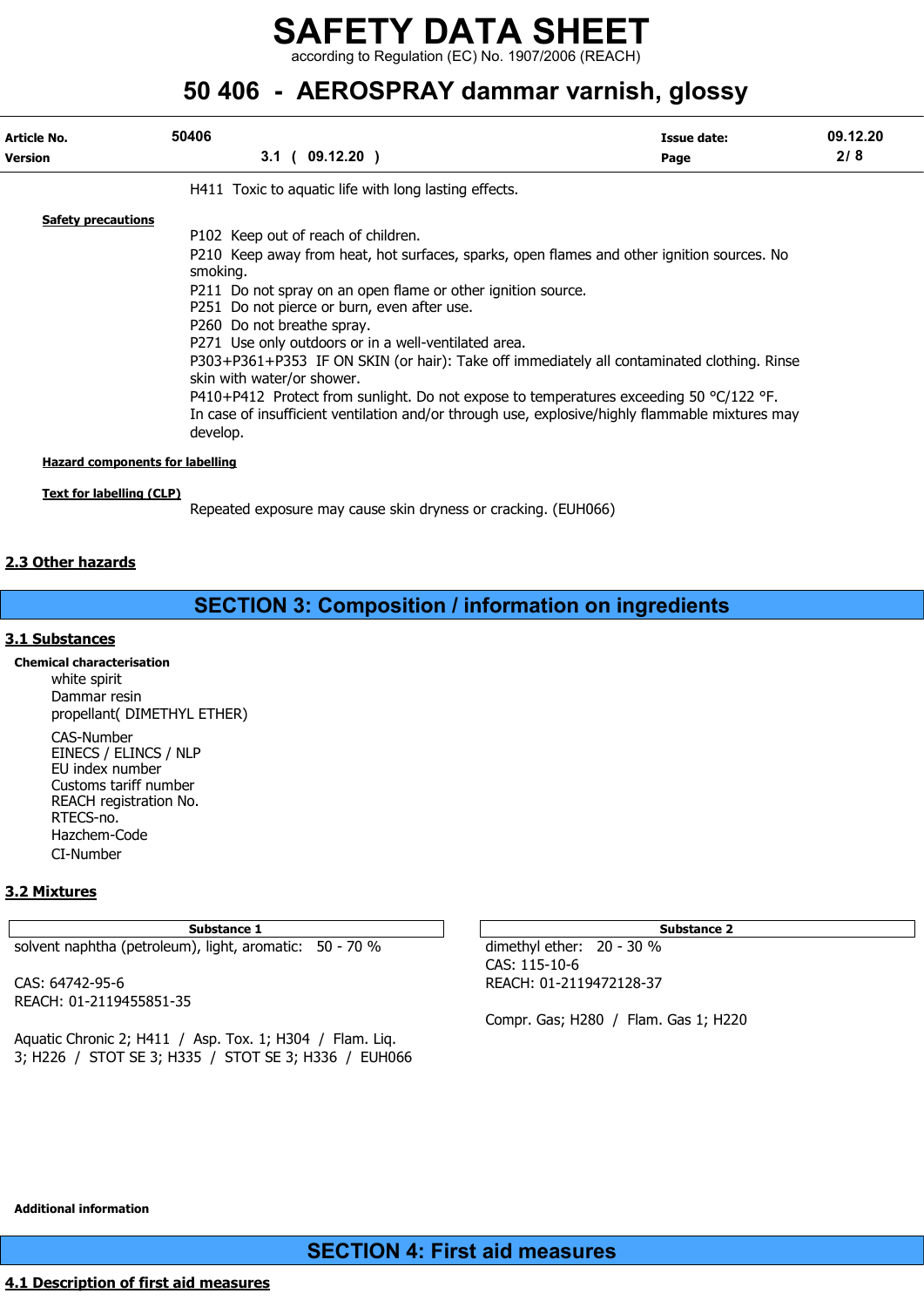cording to Regulation (EC) No. 1907/2006 (REACH):

## 50 406 - AEROSPRAY dammar varnish, glossy

| Article No.    | 50406 |                  | <b>Issue date:</b> | 09.12.20 |
|----------------|-------|------------------|--------------------|----------|
| <b>Version</b> |       | 09.12.20<br>v. I | Page               | 3/8      |

## General information

In case of inhalation

Move victim to fresh air, put at rest and loosen restrictive clothing. Seek medical attention if problems persist.

#### In case of skin contact

Thoroughly wash skin with soap and water. Seek medical attention if irritation persists.

#### After eye contact

In case of contact with eyes, rinse immediately with plenty of flowing water for 10 to 15 minutes holding eyelids apart. Subsequently consult an ophthalmologist.

#### After swallowing

Seek medical treatment in case of troubles. Rinse mouth immediately and drink plenty of water.

#### 4.2 Most important symptoms and effects, both acute and delayed

#### 4.3 Indication of any immediate medical attention and special treatment needed

## SECTION 5: Firefighting measures

#### 5.1 Extinguishing media

Suitable extinguishing media

extinguishing powder carbon dioxide Water spray jet

Extinguishing media which must not be used for safety reasons

#### 5.2 Special hazards arising from the substance or mixture

#### 5.3 Advice for firefighters

Special protective equipment for firefighters

Use appropriate respiratory protection.

#### Additional information

## SECTION 6: Accidental release measures

#### 6.1 Personal precautions, protective equipment and emergency procedures

refer to section 8

#### 6.2 environmental precautions

Do not allow to enter into surface water or drains.

#### 6.3 Methods and material for containment and cleaning up

#### Methods for cleaning up

Absorb leftover product with non-flammable liquid-binding material (e.g. earth, sand, vermiculite or ground sand stone) and place in closed containers for disposal.

#### Additional information

#### 6.4 Reference to other sections

## SECTION 7: Handling and storage

#### 7.1 Precautions for safe handling

#### Advices on safe handling

Provide good ventilation and/or an exhaust system in the work area. In case of insufficient ventilation and/or through use, explosive/highly flammable mixtures may develop.

#### Precautions against fire and explosion

### 7.2 Conditions for safe storage, including any incompatibilities

#### Requirements for storerooms and containers

Store in a well-ventilated place. Keep container tightly closed.

Hints on joint storage Storage class Further details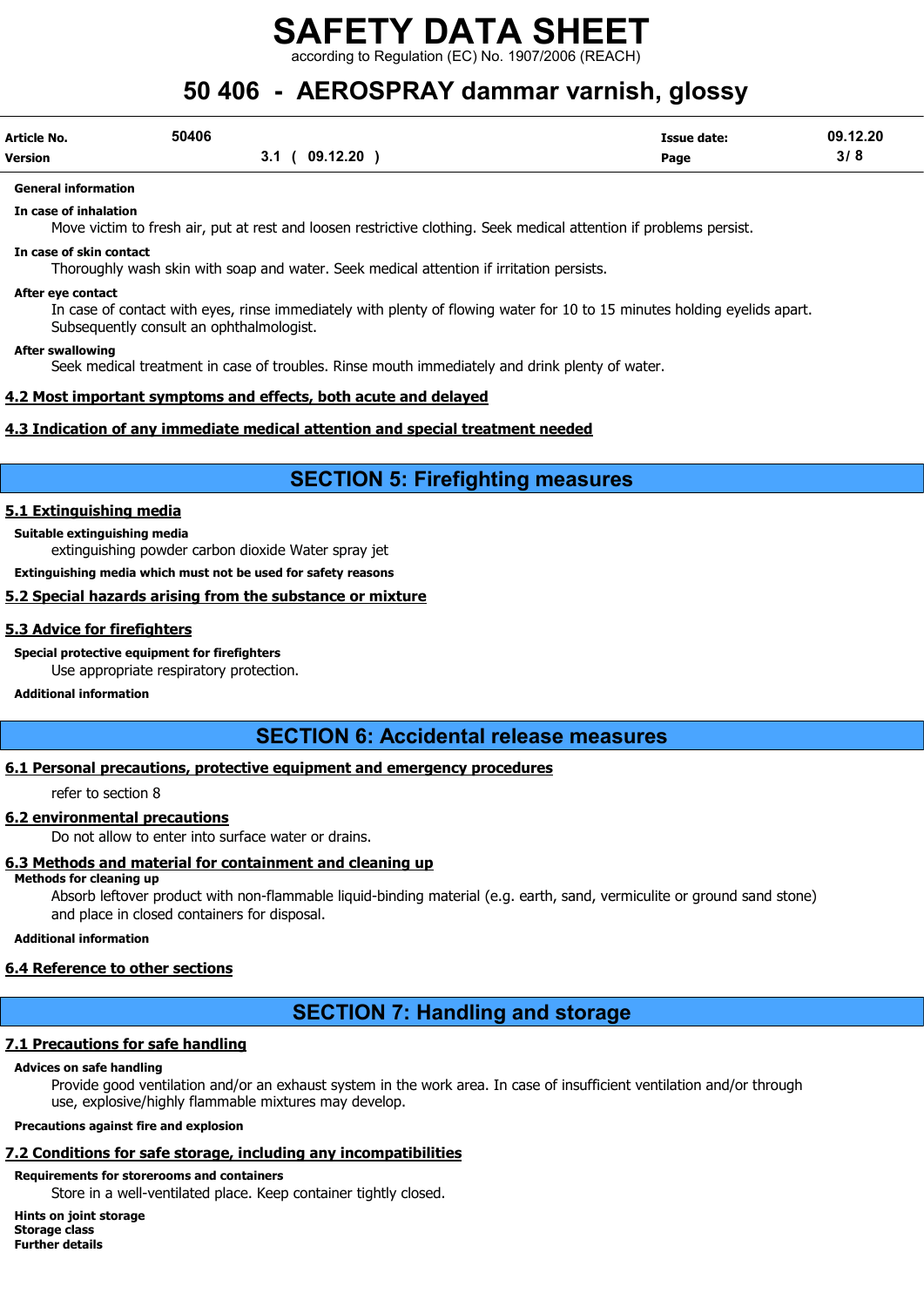according to Regulation (EC) No. 1907/2006 (REACH)

# 50 406 - AEROSPRAY dammar varnish, glossy

| Article No. | 50406 |                            | Issue date: | .12.20<br>09 |
|-------------|-------|----------------------------|-------------|--------------|
| Version     |       | 9.12.20<br>09<br><b>v.</b> | Page        |              |

#### 7.3 Specific end use(s)

## SECTION 8: Exposure controls/personal protection

#### 8.1 Control parameters

64742-95-6 solvent naphtha (petroleum), light, aromatic

|                            | DEU | WEL | $50,000$ mg/m <sup>3</sup> | $2$ (II); AGS |
|----------------------------|-----|-----|----------------------------|---------------|
| 115-10-6<br>dimethyl ether |     |     |                            |               |
|                            | DEU | WEL | $1.000,000$ $mL/m^3$       | -             |

DEU WEL 1.900,000 mg/m³ 8(II); DFG; EU

#### 8.2 Exposure controls

#### Occupational exposure controls

#### Respiratory protection

Respiratory protection must be worn whenever the WEL levels have been exceeded.

Combination filtering device (EN 14387) Use filter type A (= against vapours of organic substances)

#### Hand protection

Qualified materials: Nitrile rubber

Layer thickness > 0,35 mm

Breakthrough time > 480 min

Ultranitril 492 - MAPA GmbH, Industriestraße 21- 25, D-27404 Zeven, Internet: www.mapa-pro.de

All information was derived in accordance with EU directive 89/686/EWG and the resultant EN 374 in cooperation with MAPA GmbH. This recommendation applies exclusively to the product and use named in Section 1. In the event of commingling or deviating conditions, contact the suppliers of CE-approved gloves. This information is abased on our current state of knowledge and describes the security standards applicable to our product for the purpose provided.

#### Eye protection

**Goggles** 

#### Body protection

Wear suitable protective clothing. Wash contaminated clothing prior to re-use.

General protection and hygiene measures<br>Handle in accordance with good industrial hygiene and safety practice. Wash hands before breaks and after work.

## SECTION 9: Physical and chemical properties

#### 9.1 information on basic physical and chemical properties

| <b>Form</b>  | Aerosol      |
|--------------|--------------|
| Colour       | colourless   |
| <b>Odour</b> | white spirit |

|                                        | min      | max         |       |
|----------------------------------------|----------|-------------|-------|
| Initial boiling point and              |          |             |       |
| boiling range                          |          |             |       |
| Melting point/freezing point           |          |             |       |
| Flash point/flash point range          | $-41$ °C | $-41$ °C    |       |
| <b>Flammability</b>                    |          |             |       |
| <b>Ignition temperature</b>            |          |             |       |
| <b>Auto-ignition temperature</b>       |          |             |       |
| <b>Explosion limits</b>                | 0,6 Vol% | 18,6 Vol%   |       |
| <b>Refraction index</b>                |          |             |       |
| PH                                     |          |             |       |
| <b>Viscosity</b>                       |          |             |       |
| <b>Viscosity</b>                       |          |             |       |
| Vapour pressure                        |          | 3900 hPa    | 20 °C |
| <b>Density</b>                         |          | $0,79$ g/ml | 20 °C |
| Partition coefficient: n-octanol/water |          |             |       |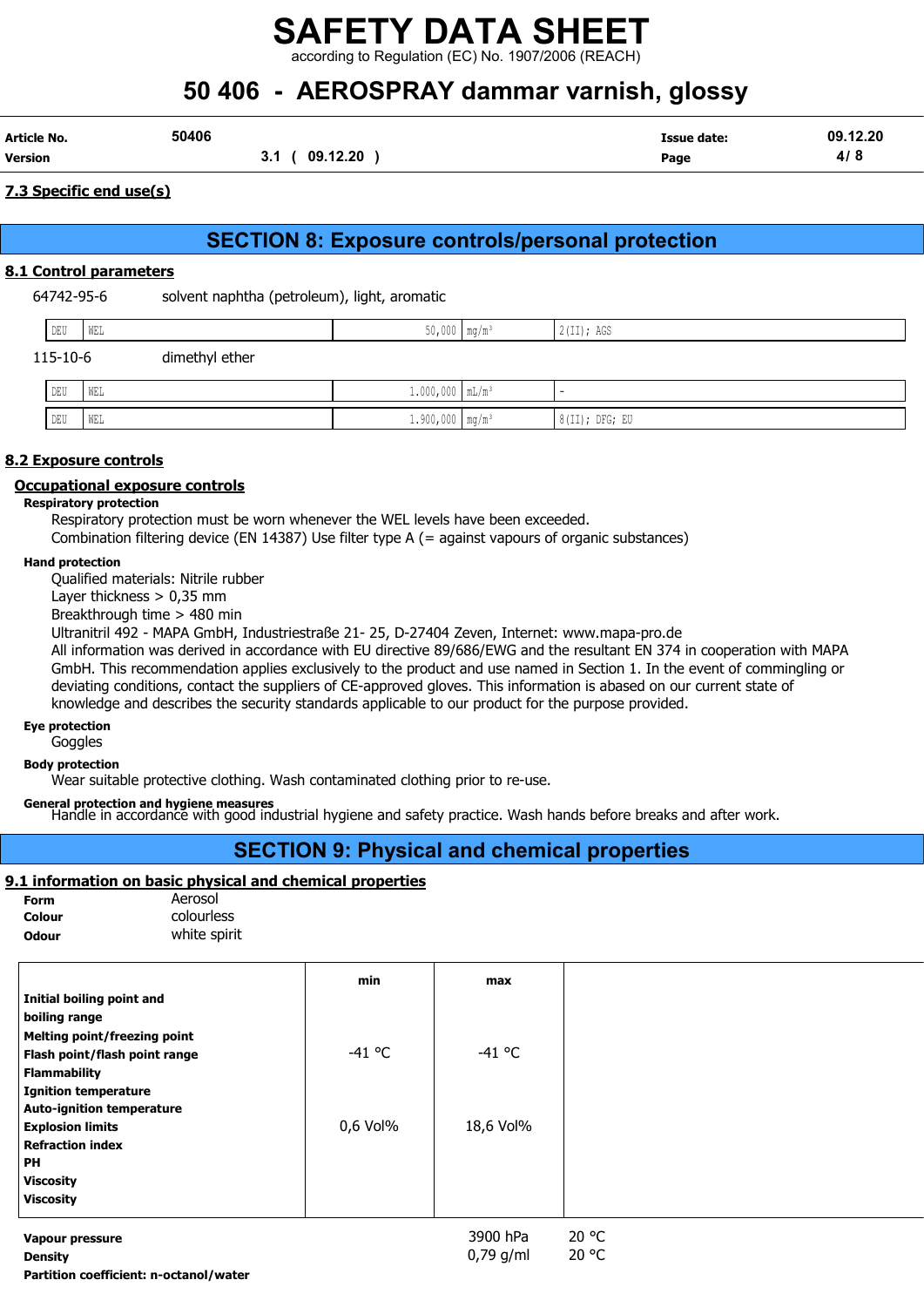according to Regulation (EC) No. 1907/2006 (REACH)

## 50 406 - AEROSPRAY dammar varnish, glossy

| Article No.    | 50406 |                 | Issue date: | 09.12.20 |
|----------------|-------|-----------------|-------------|----------|
| <b>Version</b> |       | 09.12.20<br>v., | Page        | 5/8      |

Danger of explosion

#### 9.2 Other information

## SECTION 10: Stability and reactivity

#### 10.1 Reactivity

## 10.2 Chemical stability

### 10.3 Possibility of hazardous reactions

#### 10.4 Conditions to avoid

Protect from heat and direct sunlight.

#### 10.5 Incompatible materials

#### 10.6 Hazardous decomposition products

## SECTION 11: Toxicological information

#### 11.1 Information on toxicological effects

#### Toxicological tests

64742-95-6 solvent naphtha (petroleum), light, aromatic

| oral                                           | LD50                    | Rat | 2000,00000 | $\cdots$<br>ma/ka     |      |
|------------------------------------------------|-------------------------|-----|------------|-----------------------|------|
| the second control of the second<br>inhalative | $T \cap E \cap$<br>せいりり | Rat | 10,20000   | $m \sim$<br>111.U / 1 | (4h) |
| dermal                                         | LD50                    | Rat | 2000,00000 | ma/ka                 |      |

Acute toxicity

No data available In case of inhalation No data available After swallowing No data available In case of skin contact No data available After eye contact No data available

#### Practical experience

#### General remarks

## SECTION 12: Ecological information

#### 12.1 Toxicity

#### Ecotoxicological effects

64742-95-6 solvent naphtha (petroleum), light, aromatic

| LC50 | tısh                           | 9,20000 | mq/L | (96h) |
|------|--------------------------------|---------|------|-------|
| EC50 | Algae                          | 2,60000 | ma/L | (72h) |
| EC50 | Daphnia magna (Big water flea) | 3,20000 | mg/L | (48h) |

| <b>Aquatic toxicity</b>    |  |
|----------------------------|--|
| <b>Water Hazard Class</b>  |  |
| <b>WGK catalog number</b>  |  |
| <b>General information</b> |  |

### 12.2 Persistence and degradability

Further details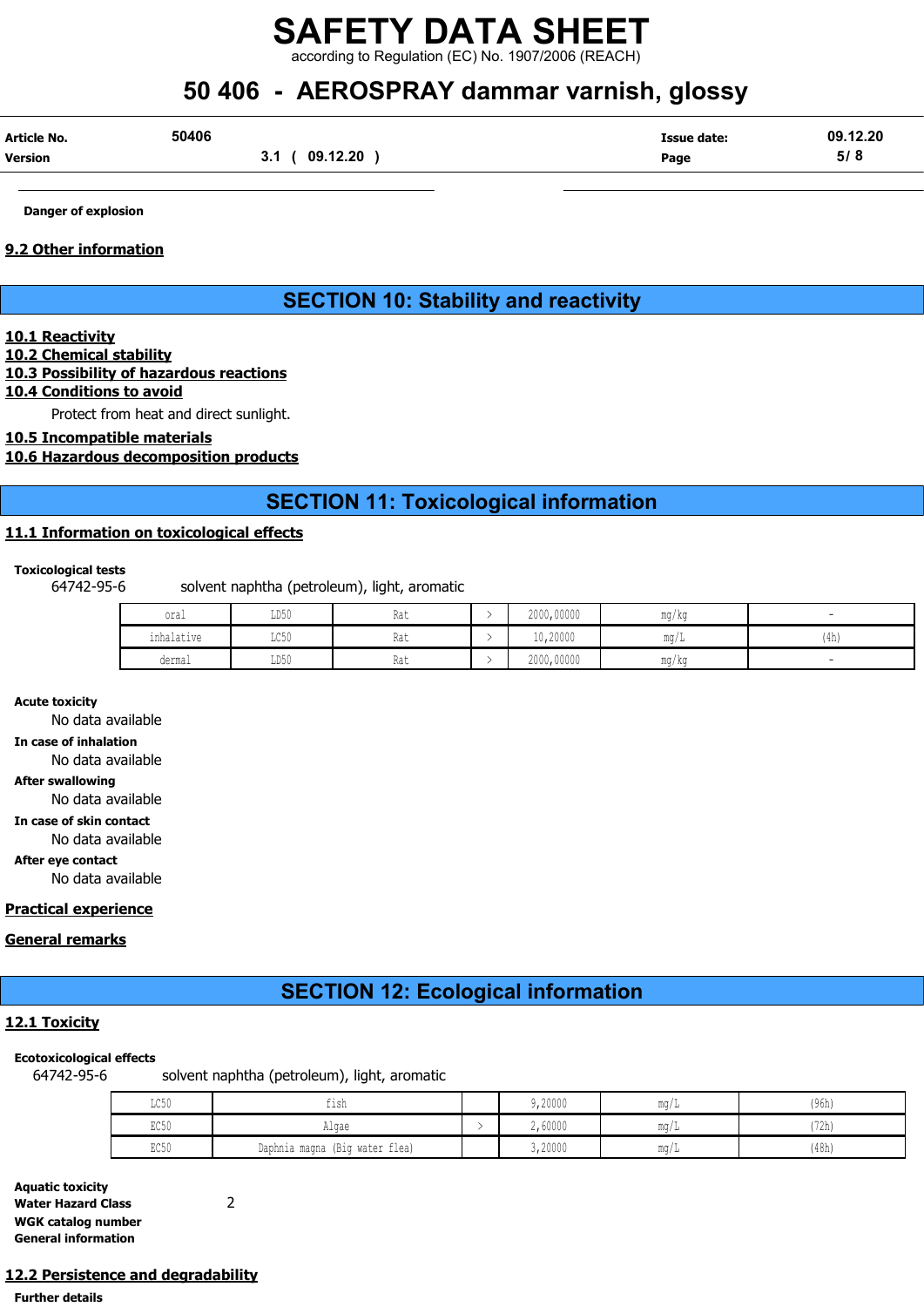according to Regulation (EC) No. 1907/2006 (REACH)

# 50 406 - AEROSPRAY dammar varnish, glossy

| Article No. | 50406                    | <b>Issue date:</b> | 09.12.20                      |
|-------------|--------------------------|--------------------|-------------------------------|
| Version     | 09.12.20<br>◡.<br>$\sim$ | Page               | $\sim$ $\sim$ $\sim$<br>0 / O |

Oxygen demand

#### 12.3 Bioaccumulative potential

Bioconcentration factor (BCF) Partition coefficient: n-octanol/water

#### 12.4 Mobility in soil

No data available

#### 12.5 Results of PBT and vPvB assessment

No data available

#### 12.6 Other adverse effects

General information

## SECTION 13: Disposal considerations

#### 13.1 Waste treatment methods

#### Product

Waste key number

16 05 04 160504\* Gases in pressure containers (including halons) containing dangerous substances. Recommendation

#### Contaminated packaging

#### Waste key number Recommendation

Non-contaminated packages may be recycled. Handle contaminated packages in the same way as the substance itself. Completely emptied packages can be recycled.

#### Additional information

## SECTION 14: Transport information

#### 14.1 UN number

1950

### 14.2 UN proper shipping name

ADR, ADN AEROSOLS, flammable IMDG, IATA AEROSOLS, flammable

### 14.3 Transport hazard class(es)

| ADR, ADN | 2   |
|----------|-----|
| IMDG     | 2.1 |
| IATA     | 2.1 |

### 14.4 Packing group

### 14.5 Environmental hazards

-

| <b>Marine Pollutant - IMDG</b><br><b>Marine Pollutant - ADN</b> | Yes             |
|-----------------------------------------------------------------|-----------------|
| 14.6 Special precautions for user                               |                 |
| Land transport (ADR/RID)                                        |                 |
| Code: ADR/RID                                                   | 5F              |
| Kemmler-number                                                  |                 |
| <b>Hazard label ADR</b>                                         | 2.1             |
| Limited quantities                                              | 11              |
| <b>Contaminated packaging: Instructions</b>                     | P207 - LP200    |
| <b>Contaminated packaging: Special provisions</b>               | PP87 - RR6 - L2 |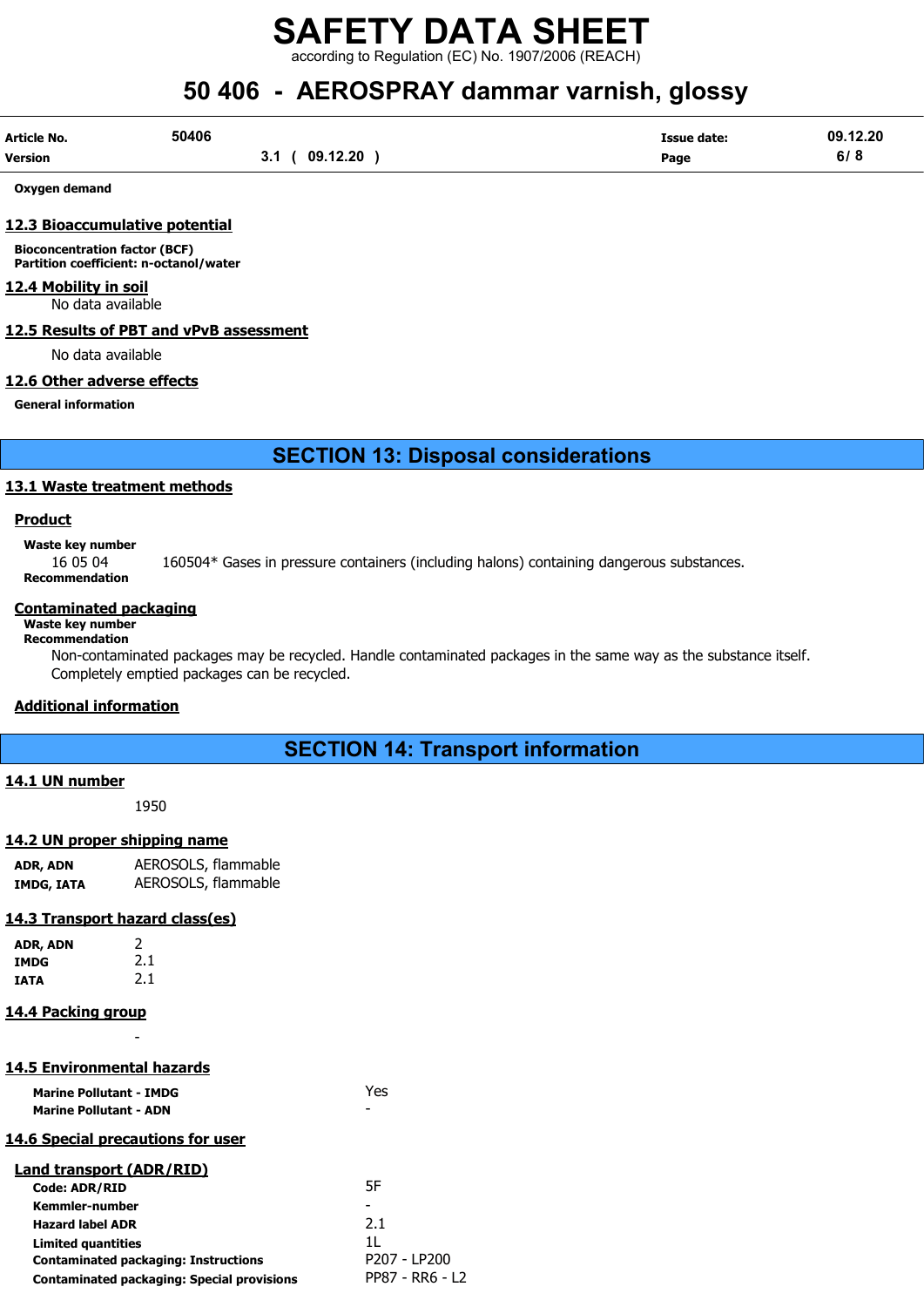## SAFETY DATA SHEET according to Regulation (EC) No. 1907/2006 (REACH)

## 50 406 - AEROSPRAY dammar varnish, glossy

| Article No.                                 | 50406                                             |                                        | <b>Issue date:</b> | 09.12.20 |
|---------------------------------------------|---------------------------------------------------|----------------------------------------|--------------------|----------|
| Version                                     | $3.1$ ( $09.12.20$ )                              |                                        | Page               | 7/8      |
| Special provisions for packing together     |                                                   | MP9                                    |                    |          |
| <b>Portable tanks: Instructions</b>         |                                                   |                                        |                    |          |
| <b>Portable tanks: Special provisions</b>   |                                                   |                                        |                    |          |
| <b>Tank coding</b>                          |                                                   |                                        |                    |          |
| <b>Tunnel restriction</b>                   |                                                   | D                                      |                    |          |
| <b>Remarks</b>                              |                                                   |                                        |                    |          |
| EQ                                          |                                                   | E <sub>0</sub>                         |                    |          |
| <b>Special provisions</b>                   |                                                   | 190 - 327 - 344 - 625                  |                    |          |
| Sea transport (IMDG)                        |                                                   |                                        |                    |          |
| <b>EmS</b>                                  |                                                   | $F-D, S-U$                             |                    |          |
| <b>Special provisions</b>                   |                                                   | 63 - 190 - 277 - 327 - 344 - 381 - 959 |                    |          |
| <b>Limited quantities</b>                   |                                                   | 1L                                     |                    |          |
| <b>Contaminated packaging: Instructions</b> |                                                   | P207 - LP200                           |                    |          |
|                                             | <b>Contaminated packaging: Special provisions</b> | PP87 - L2                              |                    |          |
| <b>IBC: Instructions</b>                    |                                                   |                                        |                    |          |
| <b>IBC: Provisions</b>                      |                                                   |                                        |                    |          |
| <b>Tank instructions IMO</b>                |                                                   |                                        |                    |          |
| <b>Tank instructions UN</b>                 |                                                   |                                        |                    |          |
| <b>Tank instructions Special provisions</b> |                                                   |                                        |                    |          |
| <b>Stowage and segregation</b>              |                                                   | category A                             |                    |          |
|                                             |                                                   | SW1 - SG69                             |                    |          |
| <b>Properties and observations</b>          |                                                   |                                        |                    |          |
| <b>Remarks</b>                              |                                                   |                                        |                    |          |
| EQ                                          |                                                   | E <sub>0</sub>                         |                    |          |
| <b>Air transport (IATA-DGR)</b>             |                                                   |                                        |                    |          |
| Hazard                                      |                                                   |                                        |                    |          |
| Passenger                                   |                                                   | 203 (75 kg)                            |                    |          |
| Passenger LQ                                |                                                   | Y203 (30 kg G)                         |                    |          |
| Cargo                                       |                                                   | 203 (150 kg)                           |                    |          |
| <b>ERG</b>                                  |                                                   | 10L                                    |                    |          |
| <b>Remarks</b>                              |                                                   |                                        |                    |          |
| EQ                                          |                                                   | E <sub>0</sub>                         |                    |          |
| <b>Special Provisioning</b>                 |                                                   | A145 - A167 - A802                     |                    |          |

#### 14.7 Transport in bulk according to Annex II of MARPOL 73/78 and the IBC Code

No data available

## SECTION 15: Regulatory information

#### 15.1 Safety, health and environmental regulations/legislation specific for the substance or mixture

#### National regulations

#### **Europe**

Contents of VOC [%] Contents of VOC [g/L] Further regulations, limitations and legal requirements

#### **Germany**

Storage class Water Hazard Class 2 WGK catalog number Incident regulation Information on working limitations Further regulations, limitations and legal requirements